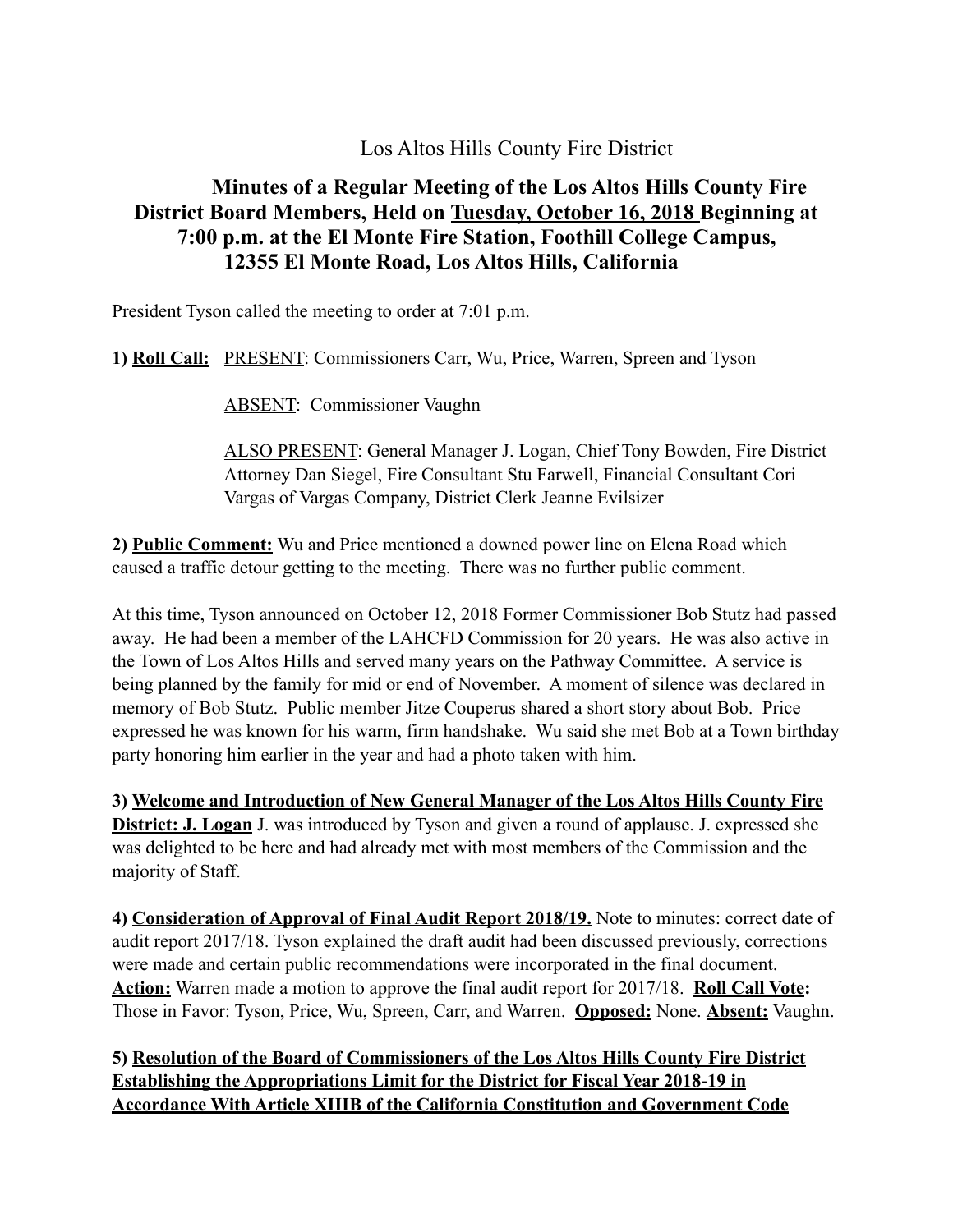**Section 7910 and Establishing Period for Contesting Such Limits:** Resolution #18-26 Action: Price made a motion to approve the appropriations limit for the District for Fiscal Year 2018-19 in accordance with article XIIIB of the California Constitution and Government Code Section 7910 and establishing period for contesting such limits; Spreen seconded the motion. **Roll Call Vote:** Those in Favor: Wu, Carr, Spreen, Tyson, Price and Warren. **Opposed:** None. **Absent:** Vaughn.

**6) CERT Activities and Update.** CERT Member Neil Katin spoke about the upcoming County CERT annual drill on October 27 (sold out) as well as the December 5 local CERT Refresher on Communications and Documentation. Regarding the Emergency Preparedness Coordinator position, Spreen said he had been working with the Chief and OES and he asked what are the manpower needs in terms of coordination for this position? Spreen suggested coming up with a job description for this position and involving the new General Manager in the process.

**7) Chief's Report:** a.) Monthly Report for August, 2018 & September, 2018: Chief Bowden briefly reviewed the August report and then discussed the amended and distributed September Fire Report. Chief Bowden explained all 8 categories which were displayed on the incident snapshot map. Wu asked about the Fire Alarm/False Alarm calls. Price stated she depends on the 3 years that are charted for comparison for all code calls on the current report. Bowden said they would continue to work with the data in the new report; those comparisons could be made annually or semi-annually.

b.) Presentation Regarding Options for Repairs/Upgrades to Audio Visual System and Discussions for Next Steps. Chief Bowden explained the three options as shown on the Cal Coast Telecom Scope of Work submittal. The range was for basic maintenance, conference room with presentation and conference room with integrated web conferencing. Wu commented that public member Allan Epstein had comments that she shared including who uses the audio visual system? Previous presentations had occurred by Purissima Hills Water District, California Water Service, EKI and by Commissioners. Wu suggested more screens be added to the system for greater visual ability. Spreen felt it is mainly needed for presentations as it is being used now. Tyson suggested to get something functional and asked the General Manager to bring it to the November meeting. Chief Bowden stated that County Fire does not have the staff to do upgrades to the system.

**8) Consultant's Report:** a.)Projects Update Dated September 1, 2018: Note to minutes: Projects Update should be dated October 1, 2018. Farwell said the Brush Chipping activity had increased. He stated that 233 dead trees had been removed and 37 eucalyptus trees removed . Farwell said the program began with 410 sites; 108 sites are on hold due to fiscal year expenditures. He estimated the 108 sites could run about \$750,000; this is not a definitive amount as the trees had not been assessed by an arborist. Warren suggested taking down the highest risk trees first. Tyson mentioned there is no mechanism in place to assess high risk trees without site visits. Options suggested by Tyson were: start a new contract, or bring in other contractors or do a partial process only doing high risk trees until our money is spent. Price liked the idea of assessing high-risk trees. Spreen said we need the right balance of responsiveness,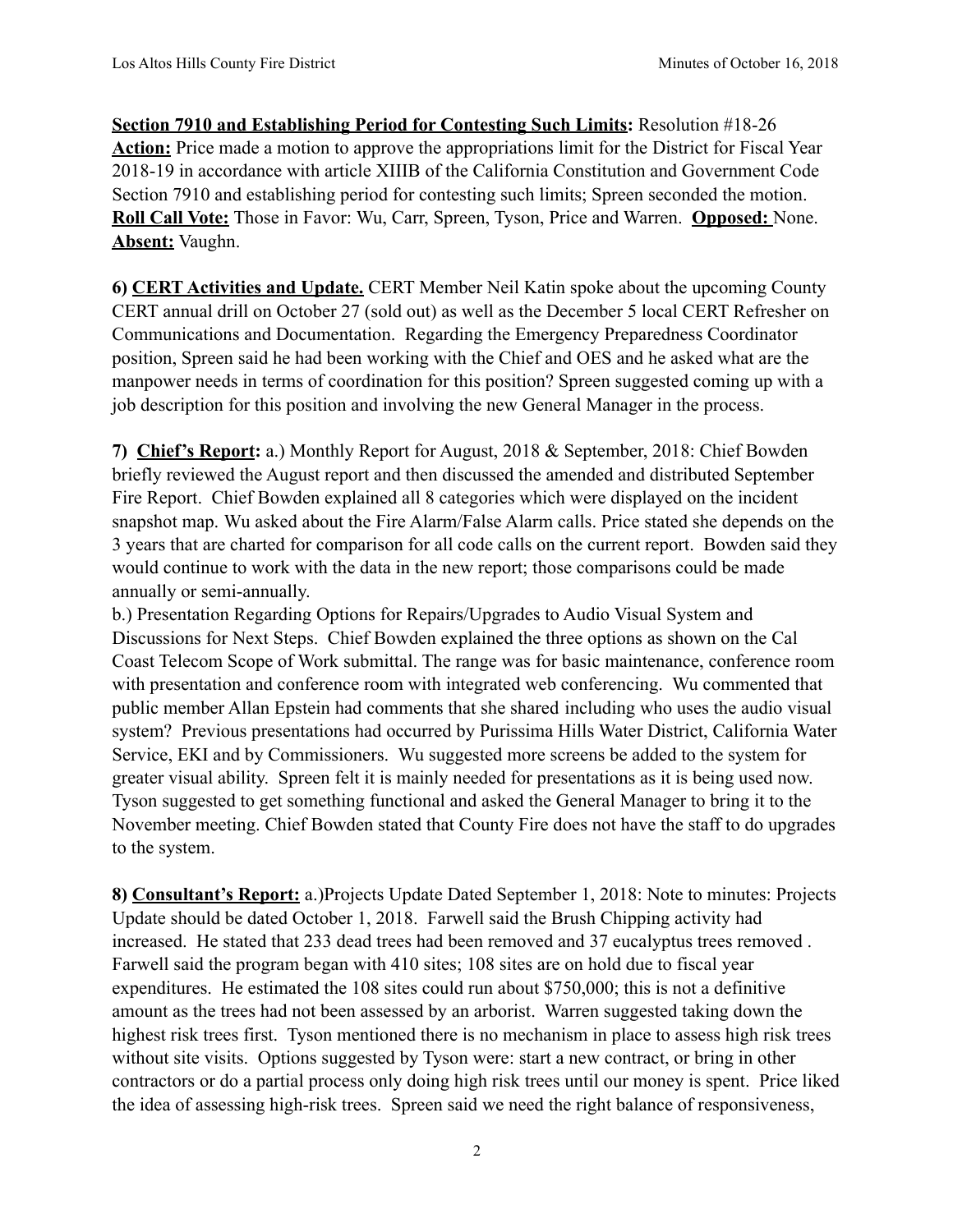evaluation and cost. Wu shared comments from public member Allan Epstein. J. Logan suggested meeting with the Fire Chief for suggestions on programs, a possible Phase II option or even a cost share possibility. For now, the consensus is to stay with the \$2,000,000 budget amount.

b.) Consultant Report Addendum: Tree Program Financial Projection . Cori Vargas stated the information provided on the number of trees was received from S.P. McClenahan Company. They are aiming to keep within the \$2,000,000 budget amount.

The Chief mentioned trees categorized by risk. Spreen asked what species of trees are on the list now? He asked if there could be a breakdown of the trees in the program and if that information could be brought back to the November meeting.

**9) General Manager Report:** J. Logan reported she started on the job on October 1. She has been working on priorities given by the General Manager Sub-committee as well as reviewing the job description and strategic plan and putting together a work plan. She attended a CERT orientation meeting where she received a lot of useful information. J. stated she will be reviewing the tree program as well as the water supply project. She has plans to meet with the Chief as well as look into the audio/video needs.

Spreen mentioned looking into the Microsoft office email cloud base for the General Manager and perhaps others.

**10) Sub-Committee, Contract and Non-Board Committee Reports**: a) Strategic Plan Update: Price discussed the Community Report draft dated 10/4/18. Price said the seven page document had been reviewed and was ready to go for design/print. The General Manager was asked to look into how and where to publish the Community Report. Price also mentioned the 2017 Report to the Community from the Santa Clara Office of Emergency Services brochure which the Chief had distributed to each Commissioner.

b.) Water Supply Sub-Committee Update: Warren stated that Purissima Hills Water District is looking to partner with us on a fire flow project. He would like to come back in November with a proposed resolution for cost sharing. PHWD wants to break ground in 2019.

c.) Tree Subcommittee Report – No further discussion.

d.) General Manager Subcommittee: Consensus is to sunset this subcommittee. The President of the Commission will provide feedback to J. Logan.

e.) CERT Subcommittee Update: No further discussion.

f.) Current Contracts: None currently.

**11.) Consent Calendar**: a.) Minutes of September 11, 2018 Regular Meeting b.) Period Report 3, September 2018

**Action:** A motion was made by Warren to approve the Consent Calendar as submitted; Price seconded the motion. **All in Favor:** Tyson, Spreen, Wu, Price, Carr, and Warren. **Opposed:** None.